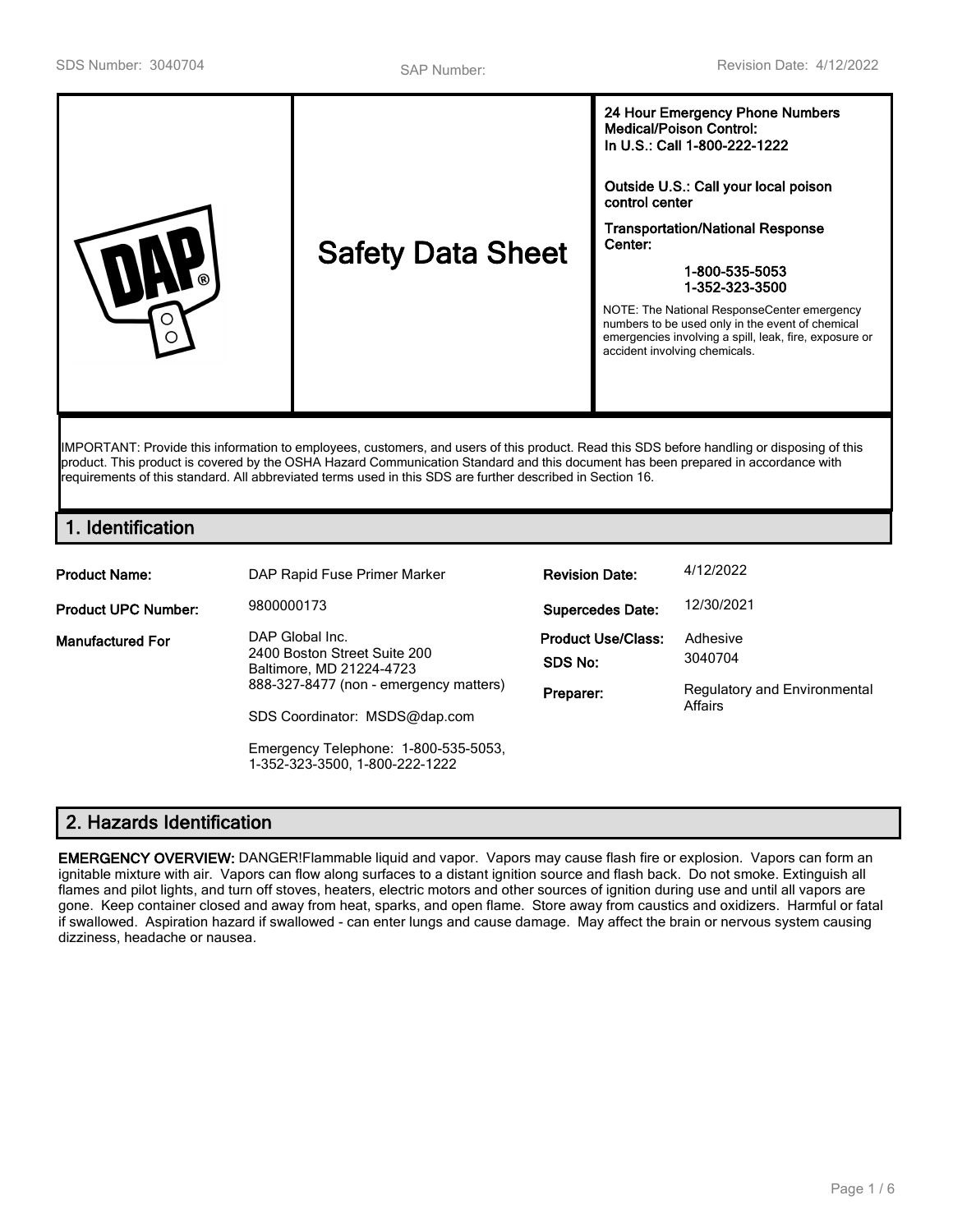#### **GHS Classification** Flam. Liq. 2, Skin Irrit. 2, STOT SE 3 NE

**Symbol(s) of Product**



**Signal Word** Danger

#### **Possible Hazards**

100% of the mixture consists of ingredients of unknown acute toxicity

| GHS HAZARD STATEMENTS                      |                  |                                     |
|--------------------------------------------|------------------|-------------------------------------|
| Flammable Liquid, category 2               | H <sub>225</sub> | Highly flammable liquid and vapour. |
| Skin Irritation, category 2                | H315             | Causes skin irritation.             |
| STOT, single exposure, category 3, NE H336 |                  | May cause drowsiness or dizziness.  |

#### **GHS LABEL PRECAUTIONARY STATEMENTS**

| P210                                    | Keep away from heat, hot surfaces, sparks, open flames and other ignition sources. No<br>smoking.     |
|-----------------------------------------|-------------------------------------------------------------------------------------------------------|
| P <sub>261</sub>                        | Avoid breathing dust/fume/gas/mist/vapours/spray.                                                     |
| P <sub>264</sub>                        | Wash thoroughly after handling.                                                                       |
| P271                                    | Use only outdoors or in a well-ventilated area.                                                       |
| P <sub>280</sub>                        | Wear protective gloves/protective clothing/eye protection/face protection.                            |
| P302+P352                               | IF ON SKIN: Wash with plenty of soap and water.                                                       |
| P303+P361+P353                          | IF ON SKIN (or hair): Take off immediately all contaminated clothing. Rinse skin with<br>water/shower |
| P304+P340                               | IF INHALED: Remove person to fresh air and keep comfortable for breathing.                            |
| P312                                    | Call a POISON CENTER or doctor/physician if you feel unwell.                                          |
| P321                                    | Specific treatment (see  on this label).                                                              |
| P332+P313                               | If skin irritation occurs: Get medical advice/attention.                                              |
| P362                                    | Take off contaminated clothing.                                                                       |
| P370+P378                               | In case of fire: Use to extinguish.                                                                   |
| P403+P233                               | Store in a well-ventilated place. Keep container tightly closed.                                      |
| P403+P235                               | Store in a well-ventilated place. Keep cool.                                                          |
| P405                                    | Store locked up.                                                                                      |
| P <sub>501</sub>                        | Dispose of contents/container.                                                                        |
| <b>GHS SDS PRECAUTIONARY STATEMENTS</b> |                                                                                                       |
| P240                                    | Ground/bond container and receiving equipment.                                                        |
| P241                                    | Use explosion-proof electrical/ventilating/lighting// equipment.                                      |
| P242                                    | Use only non-sparking tools.                                                                          |
| P243                                    | Take precautionary measures against static discharge.                                                 |

# **3. Composition/Information on Ingredients**

| <b>Chemical Name</b> | CAS-No.  | Wt. % GHS Symbols            | <b>GHS Statements</b>         |
|----------------------|----------|------------------------------|-------------------------------|
| n-Heptane            | 142-82-5 | 80-100 GHS02-GHS07-<br>GHS08 | H <sub>225</sub> -304-315-336 |
| Isopropyl alcohol    | 67-63-0  | 1-5 GHS02-GHS07              | H225-302-319-332-336          |

The text for GHS Hazard Statements shown above (if any) is given in the "Other information" Section.

# **4. First-aid Measures**

**FIRST AID - INHALATION:** If inhaled, remove to fresh air. If breathing is difficult, leave the area to obtain fresh air. If continued breathing difficulty is experienced, get medical attention immediately.

**FIRST AID - SKIN CONTACT:** In case of contact, wash skin immediately with soap and water. Remove and wash contaminated clothing. If rash or irritation develops, consult a physician.

**FIRST AID - EYE CONTACT:** In case of contact, immediately flush eyes with plenty of water for at least 15 minutes. Get medical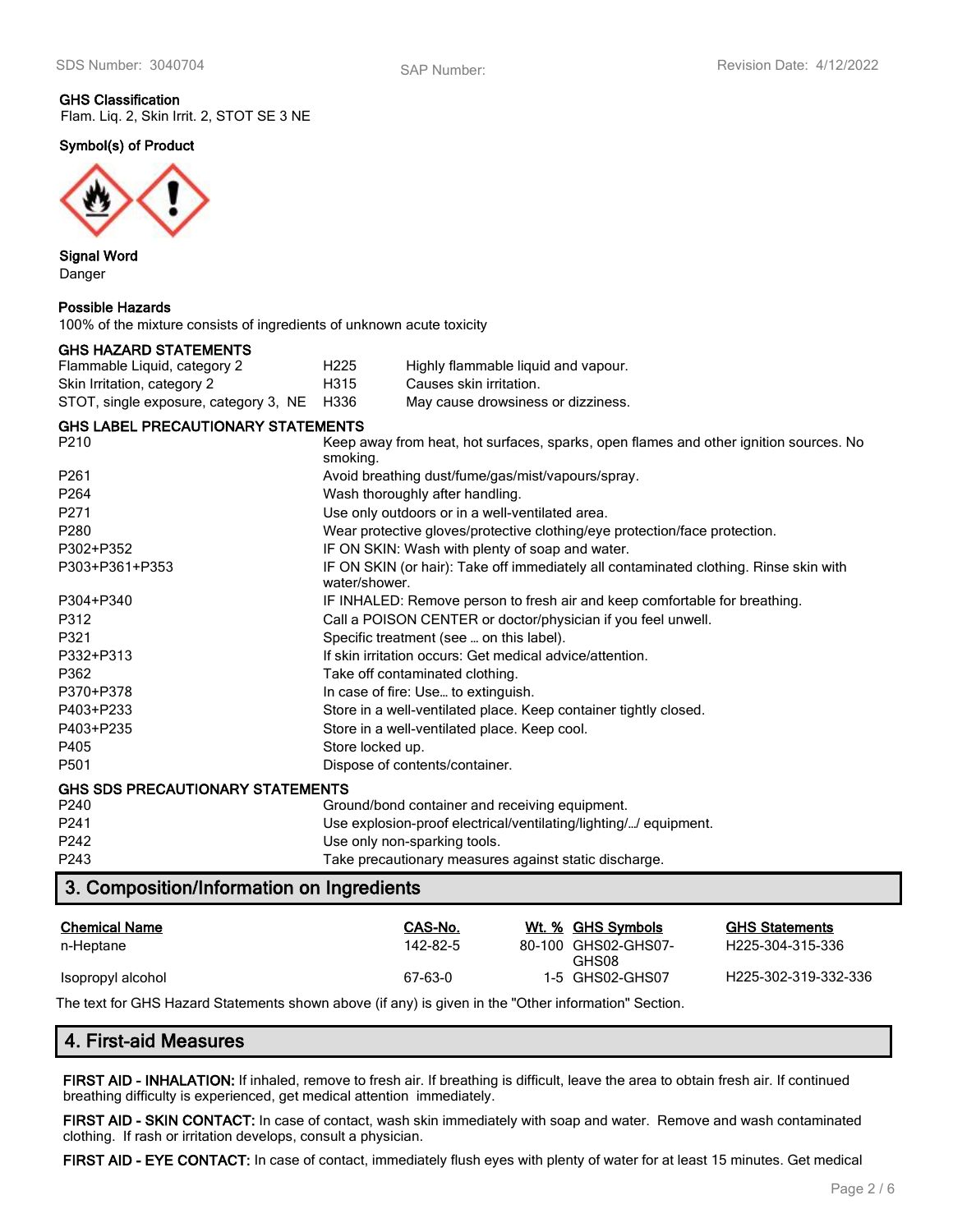#### attention immediately.

#### **FIRST AID - INGESTION:** If swallowed, DO NOT INDUCE VOMITING. Get medical attention immediately.

## **5. Fire-fighting Measures**

**UNUSUAL FIRE AND EXPLOSION HAZARDS:** Eliminate sources of ignition: heat, electrical equipment, sparks and flames. Vapors can form an ignitable mixture with air. Vapors can flow along surfaces to a distant ignition source and flash back. Vapors may form explosive mixtures with air. Containers may explode if exposed to extreme heat. Empty containers retain product residue (liquid and/or vapor). Vapor can ignite potentially causing an explosion.

**SPECIAL FIREFIGHTING PROCEDURES:** Wear self-contained breathing apparatus pressure-demand (NIOSH approved or equivalent) and full protective gear. Use water spray to cool exposed surfaces. Cool fire-exposed containers using water spray.

**EXTINGUISHING MEDIA:** Alcohol Foam, Carbon Dioxide, Dry Chemical, Foam, Water Spray or Fog

## **6. Accidental Release Measures**

#### **ENVIRONMENTAL MEASURES:** No Information

**STEPS TO BE TAKEN IF MATERIAL IS RELEASED OR SPILLED:** NOTE: Review fire hazards before proceeding with clean up. Immediately eliminate sources of ignition. Keep people away from and upwind of spill/leak. Prevent product from entering drains. Soak up with inert absorbent material and dispose of as hazardous waste. Read all product instructions before using. Personal protective equipment should include impervious gloves, protective eye wear, and suitable work clothes. Scrape up dried material and place into containers.

# **7. Handling and Storage**

**HANDLING:** KEEP OUT OF REACH OF CHILDREN!DO NOT TAKE INTERNALLY. Remove all sources of ignition. Keep away from open flames, hot surfaces and sources of ignition. Vapors are heavier than air and will collect in low areas. Check all low areas (basements, sumps, etc.) for vapor before entering. Provide adequate ventilation. Avoid heat, sparks and open flames. Wear appropriate personal protection. Avoid breathing vapor and contact with eyes, skin and clothing. Use in well ventilated area. Open all windows and doors or use other means to ensure cross-ventilation and fresh air entry during application and drying. Odor is not an adequate warning for hazardous conditions. Empty containers retain product residue (liquid and/or vapor). Vapor can ignite potentially causing an explosion. Wash thoroughly after handling. Do not use in areas where static sparks may be generated. Intentional misuse by deliberately concentrating and inhaling vapors may be harmful or fatal. Construction and repair activities can adversely affect indoor air quality. Consult with occupants or a representative (i.e. maintenance, building manager, industrial hygienist, or safety officer) to determine ways to minimize impact.

**STORAGE:** Store away from sources of ignition and heat. Keep away from heat and sources of ignition. Close container after each use. Keep tightly closed in a dry and cool place. Do not store at temperatures above 120 °F (49 °C). Store containers away from excessive heat and freezing. Store away from caustics and oxidizers. Keep containers tightly closed.

## **8. Exposure Controls/Personal Protection**

| Ingredients with Occupational Exposure Limits |                                                          |                       |                                    |                         |  |
|-----------------------------------------------|----------------------------------------------------------|-----------------------|------------------------------------|-------------------------|--|
| <b>Chemical Name</b>                          | <b>ACGIH TLV-TWA</b>                                     | <b>ACGIH-TLV STEL</b> | <b>OSHA PEL-TWA</b>                | <b>OSHA PEL-CEILING</b> |  |
| n-Heptane                                     | 400 ppm TWA<br>Heptane, all isomers Heptane, all isomers | 500 ppm STEL          | 500 ppm TWA,<br>2000 mg/m3 TWA     | N.E.                    |  |
| Isopropyl alcohol                             | 200 ppm TWA                                              | 400 ppm STEL          | 400 ppm TWA, 980 N.E.<br>mg/m3 TWA |                         |  |

**Further Advice: MEL = Maximum Exposure Limit OES = Occupational Exposure Standard SUP = Supplier's Recommendation Sk = Skin Sensitizer N.E. = Not Established**

#### **Personal Protection**



**RESPIRATORY PROTECTION:** A NIOSH-approved air purifying respirator with an organic vapor cartridge or canister may be necessary under certain circumstances where airborne concentrations are expected to exceed exposure limits. If concentrations exceed the exposure limits specified, use of a NIOSH-approved supplied air respirator is recommended. Where the protection factor is exceeded, use of a Self Contained Breathing Apparatus (SCBA) may be necessary. If you experience eye watering, headache or dizziness or if air monitoring demonstrates vapor/mist levels are above applicable limits, wear and appropriate, properly fitted respirator (NIOSH approved) during and after application. A respiratory protection program that meets the OSHA 1910.134 and ANSI Z88.2 requirements must be followed whenever workplace conditions warrant a respirator's use.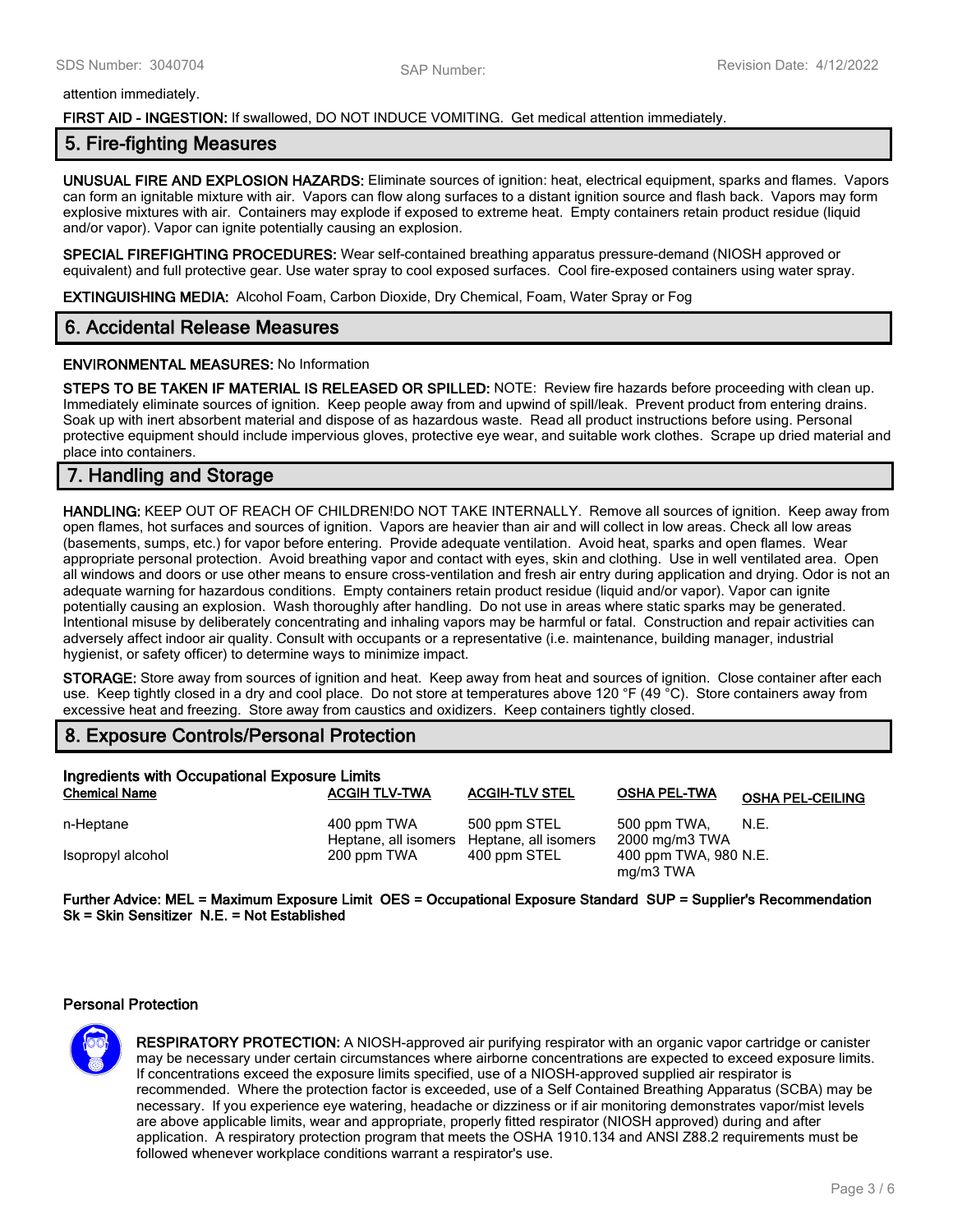

**SKIN PROTECTION: Solvent-resistant gloves.** 

**EYE PROTECTION:** Goggles or safety glasses with side shields.



**OTHER PROTECTIVE EQUIPMENT:** Provide eyewash and solvent impervious apron if body contact may occur.



**HYGIENIC PRACTICES:** Remove and wash contaminated clothing before re-use.

# **9. Physical and Chemical Properties**

| Appearance:                    | Cle  |
|--------------------------------|------|
| Odor:                          | Sol  |
| Density, g/cm3:                | 0.68 |
| Freeze Point, °C:              | Not  |
| <b>Solubility in Water:</b>    | Not  |
| Decomposition Temperature, °C: | Not  |
| Boiling Range, °C:             | 98 - |
| Minimum Flash Point, °C:       | $-4$ |
| <b>Evaporation Rate:</b>       | Not  |
| <b>Vapor Density:</b>          | Not  |
| <b>Combustible Dust:</b>       | Doe  |
|                                |      |

**Example 3 Is not support combustion** 

**Appearance:** Clear **Physical State:** Clear **Clear Clear Physical State:** Clear Physical Physical State: **Odor:** Solvent **Odor Threshold:** Not Established **DH:** 0.68 - 0.68 - 0.68 - 0.68 - 0.68 - 0.68 - 0.68 - 0.68 - 0.68 - 0.68 - 0.68 - 0.68 - 0.68 - 0.68 - 0.68 - 0.68 - 0.68 - 0.68 - 0.68 - 0.68 - 0.68 - 0.68 - 0.68 - 0.68 - 0.68 - 0.68 - 0.68 - 0.68 - 0.68 - 0.68 - 0.68 -**Freeze Established Miscosity (mPa.s):** Not Established Established **Partition Coeff., n-octanol/water:** Not Established **Decomposition Explosive Limits, %:** N.E. - N.E.<br>100 **Auto-Ignition Temperature. °C** Not Established **Auto-Ignition Temperature, °C Vapor Pressure, mmHg:** Not Established **Established Flash Method:** Seta Closed Cup Established **Flammability, NFPA:** Flammable Liquid<br>s not support combustion **Flammability, NFPA:** Class IB

(See "Other information" Section for abbreviation legend) (If product is an aerosol, the flash point stated above is that of the propellant.)

# **10. Stability and Reactivity**

**STABILITY:** Stable under recommended storage conditions.

**CONDITIONS TO AVOID:** Keep away from open flames, hot surfaces and sources of ignition. Keep away from oxidizing agents, strongly alkaline and strongly acid materials in order to avoid exothermic reactions. Do not smoke.

**INCOMPATIBILITY:** Open flames, hot surfaces and sources of ignition. Keep away from strong oxidizing agents, heat and open flames. Exothermic reaction with strong acids. Strong oxidizers, alkali metals and alkaline earth metals may cause fires or explosions.

**HAZARDOUS DECOMPOSITION PRODUCTS:** Normal decomposition products, i.e., COx, NOx.

# **11. Toxicological Information**

**EFFECT OF OVEREXPOSURE - INHALATION:** Vapor harmful. May affect the brain or nervous system causing dizziness, headache or nausea. Inhalation causes irritation to the respiratory tract (nose, mouth, throat, mucous membranes).

**EFFECT OF OVEREXPOSURE - SKIN CONTACT:** Causes skin irritation.

**EFFECT OF OVEREXPOSURE - EYE CONTACT:** Causes eye irritation. Signs and symptoms may include: pain, tears, swelling, redness and blurred vision. Signs and symptoms may include: pain, tears, swelling, redness and blurred vision.

**EFFECT OF OVEREXPOSURE - INGESTION:** Harmful or fatal if swallowed. If ingested, may cause depressed respiration. Aspiration of material into the lungs due to vomiting can cause chemical pneumonitis, which can be fatal.

#### **CARCINOGENICITY:** No Information

**EFFECT OF OVEREXPOSURE - CHRONIC HAZARDS:** Repeated or prolonged exposure may cause irregular heartbeat and heart failure as well as respiratory system, kidney, cardiovascular and liver damage. Prolonged or repeated contact with skin can cause defatting of the skin, which may lead to dermatitis. Repeated or prolonged exposure may cause skin, respiratory, kidney and liver damage. NOTICE: Reports have associated repeated and prolonged occupational overexposure to solvents with permanent brain and nervous system damage. Symptoms include: loss of memory, loss of intellectual ability and loss of coordination. Intentional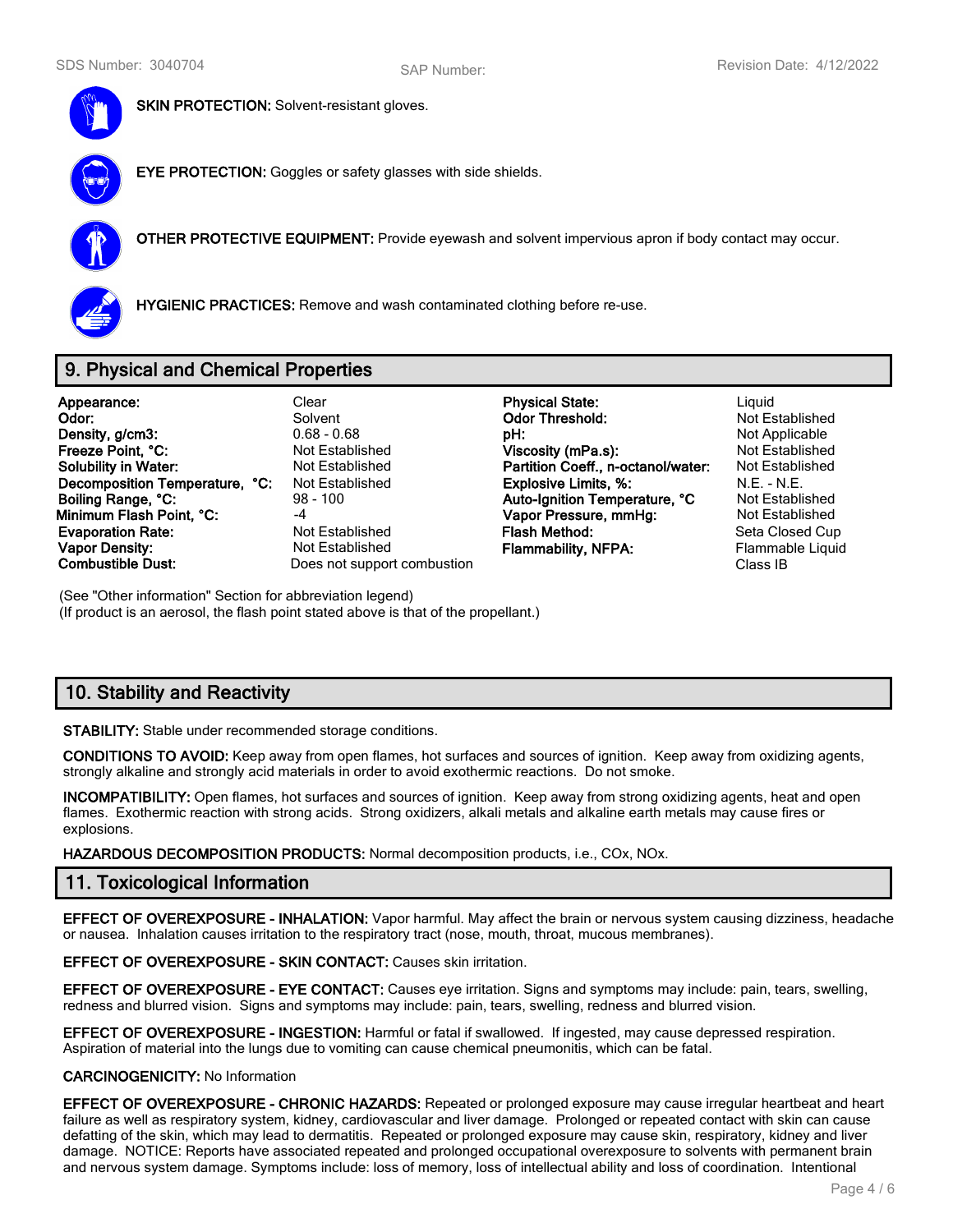misuse by deliberately concentrating and inhaling the contents may be harmful or fatal.

#### **PRIMARY ROUTE(S) OF ENTRY:** Inhalation, Skin Contact

### **Acute Toxicity Values**

**The acute effects of this product have not been tested. Data on individual components are tabulated below**

| CAS-No.  | <b>Chemical Name</b> | Oral LD50      | Dermal LD50       | Vapor LC50   |
|----------|----------------------|----------------|-------------------|--------------|
| 142-82-5 | n-Heptane            | 5000 mg/kg Rat | 3000 mg/kg Rabbit | 103 mg/L Rat |
| 67-63-0  | Isopropyl alcohol    | 1870 mg/kg Rat | 4059 mg/kg Rabbit | N.I.         |

N.I. = No Information

# **12. Ecological Information**

**ECOLOGICAL INFORMATION:** Ecological injuries are not known or expected under normal use.

## **13. Disposal Information**

**DISPOSAL INFORMATION:** Residues and spilled material are hazardous waste due to ignitability. Dispose of material in accordance with all federal, state and local regulations. State and Local regulations/restrictions are complex and may differ from Federal regulations. Responsibility for proper waste disposal is with the owner of the waste. Liquids cannot be disposed of in a landfill. Do not flush into surface water or sanitary sewer system. Do not empty into drains. Do not re-use empty containers. The container for this product can present explosion or fire hazards, even when emptied. To avoid risk of injury, do not cut, puncture, or weld on or near this container.

**STEPS TO BE TAKEN IF MATERIAL IS RELEASED OR SPILLED:** NOTE: Review fire hazards before proceeding with clean up. Immediately eliminate sources of ignition. Keep people away from and upwind of spill/leak. Prevent product from entering drains. Soak up with inert absorbent material and dispose of as hazardous waste. Read all product instructions before using. Personal protective equipment should include impervious gloves, protective eye wear, and suitable work clothes. Scrape up dried material and place into containers.

## **14. Transport Information**

| DOT UN/NA Number:                                | <b>UN1206</b>      |
|--------------------------------------------------|--------------------|
| DOT Proper Shipping Name:<br>DOT Technical Name: | Heptanes<br>N.A.   |
| <b>DOT Hazard Class:</b>                         | 3 Flammable liquid |
| <b>Hazard SubClass:</b>                          | N.A.               |
| <b>Packing Group:</b>                            | Ш                  |

# **15. Regulatory Information**

# **U.S. Federal Regulations:**

## **CERCLA - SARA Hazard Category**

This product has been reviewed according to the EPA 'Hazard Categories' promulgated under Sections 311 and 312 of the Superfund Amendment and Reauthorization Act of 1986 (SARA Title III) and is considered, under applicable definitions, to meet the following categories:

Flammable (gases, aerosols, liquids, or solids), Skin Corrosion or Irritation, Specific target organ toxicity (single or repeated exposure)

#### **SARA SECTION 313:**

This product contains the following substances subject to the reporting requirements of Section 313 of Title III of the Superfund Amendment and Reauthorization Act of 1986 and 40 CFR part 372:

#### **Chemical Name CAS-No.**

Isopropyl alcohol 67-63-0